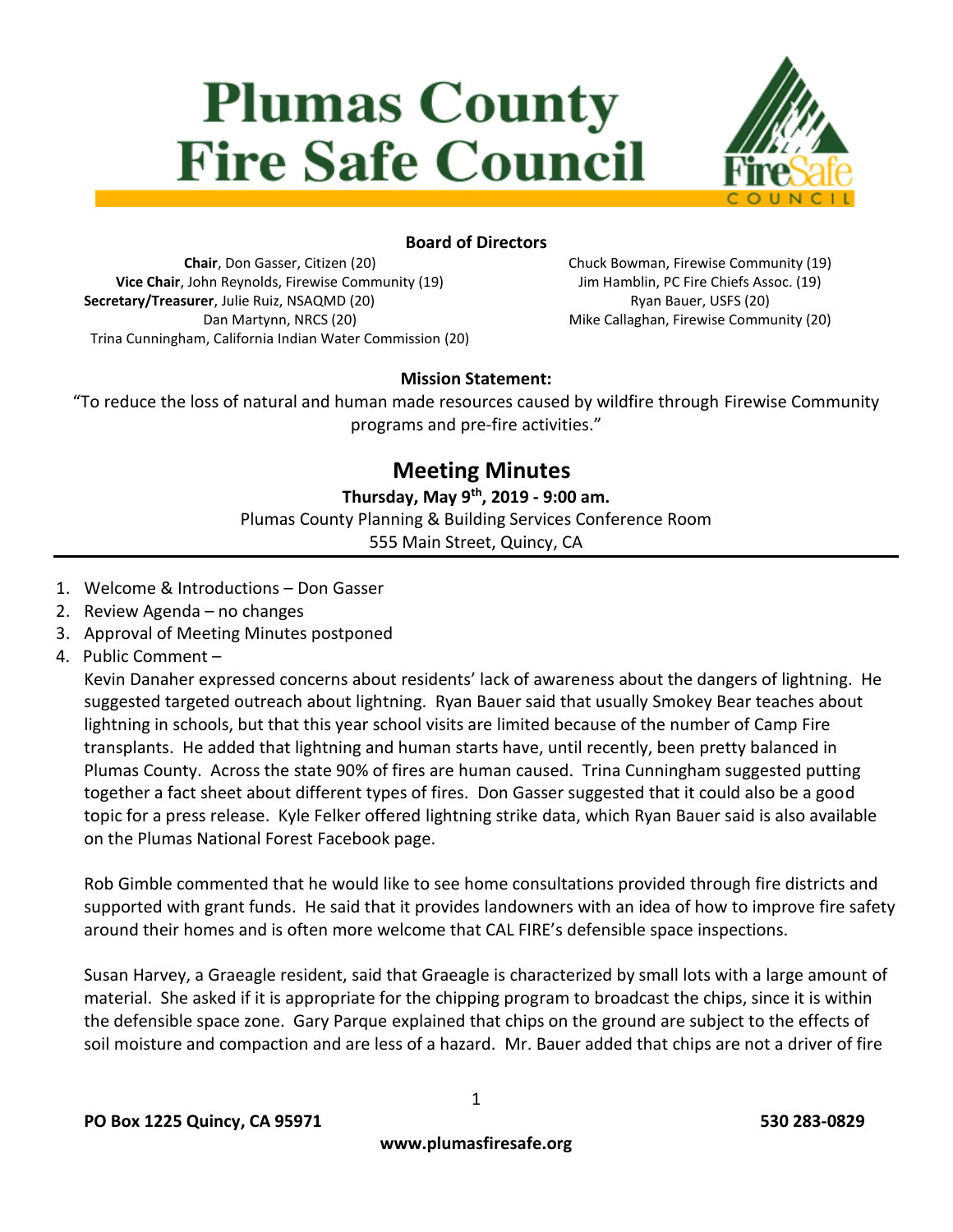spread but that deep enough piles can spontaneously combust. Mike McCourt said that there is little depth from the amount of material allowed in the chipping program.

## **New Business**

1. Sierra Nevada Landscape Strategy – Hannah Hepner introduced Plumas Corporation's regional strategy. She said that Plumas Corporation is seeking input and endorsement for the document. Jason Christian added that the intent of the document is to provide guidelines to change the trajectory of land management. He emphasized that implementing the strategy will require significant investment. Mr. Christian said that the Fire Safe Council holds a lot of expertise within its membership that would be valuable to the further development of the strategy. Additionally he would like to see the Fire Safe Council help launch outreach about it. He sees it as a "rebooting" of the Quincy Library Group efforts at a state level.

Judy Clot asked if there was a specific modelling program that will be utilized as part of the data collection aspect of the strategy. She emphasized the importance of monitoring and data collection.

Don Gasser said that the proposal was missing education and training and that he is interested in working with Jim Wilcox to develop the document further. He said that the Fire Safe Council will consider endorsing an updated strategy at a future meeting.

Trina Cunningham said that she would like to review the document to ensure that there is adequate language about tribal involvement.

Ryan Bauer expressed concerns about plans that focus on utilization of a single tool. He said that thinning and prescribed fire are very constrained and that the focus cannot be solely on economic value or community protection – landscapes need to be designed to allow the use of fire on the landscape.

Claude Sanders followed that the use of multiple tools is going to come with significant manpower and costs. He said that commercial returns from the forest cannot be expected to cover the costs of the amount of work needed.

2. Plumas County Coordinating Council – Hannah Hepner and Matt West attended the recent PCCC meeting. There was no mention of Fire Safe Council participation on the Board. Ms. Hepner suggested that if a Fire Safe Council member opts to join the PCCC that they have a broad interest beyond fuels reduction and that they be able to provide the PCCC with accurate on-the-ground information.

## **Old Business**

1. CWPP Revision Update – Mike Callaghan has incorporated climate change information provided by Don Gasser and Ryan Tompkins. Mr. Callaghan plans to have a  $4<sup>th</sup>$  draft available for final review in the next two weeks. The Fire Safe Council can then submit it to the Board of Supervisors and CAL FIRE for endorsement. Mr. Callaghan said that Jerry Hurley would like to see information that has come out of the Camp Fire included in the revision, including discussion of how wind driven vegetation fires become urban fires.

#### **Update**

- 1. Standing Reports and Discussion
	- **Plumas County Office of Emergency Services (OES):** Sue McCourt reminded the group that May is Wildfire Awareness month. There are advertisements sponsored by Plumas National Forest and the Fire Safe Council in each week's newspaper. There will be a wildfire function exercise on the Lake

2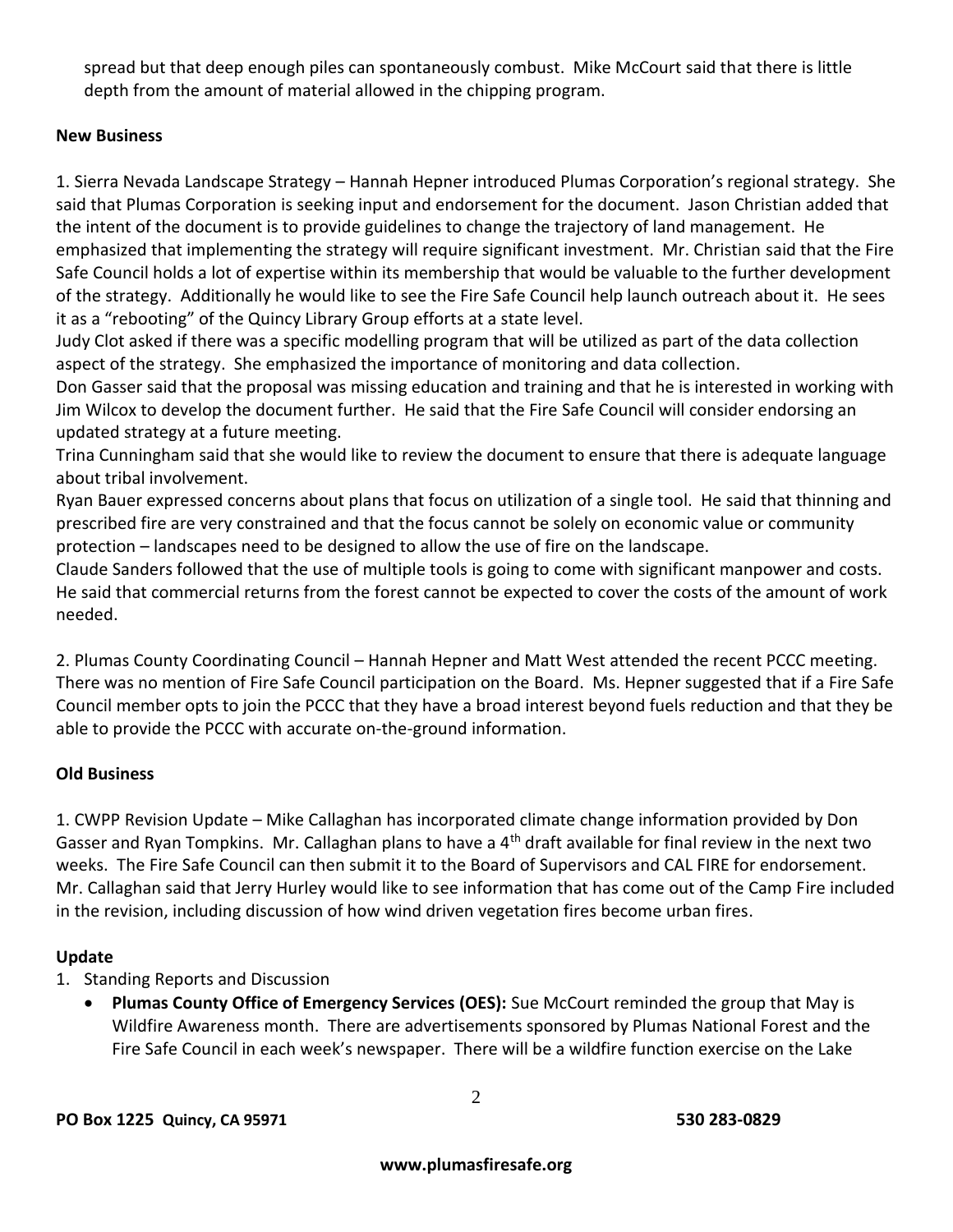Almanor Peninsula on May 29<sup>th</sup>. There are two upcoming Firewise assessments: Johnsville and Meadow Valley.

- **CAL FIRE:** Not present.
- **USFS Hazardous Fuels Reduction:** Nick Bunch reported that the Almanor Ranger District is working with the Sierra Institute on the planning for a West Shore project. The district is also working with the Maidu Summit Consortium to identify goals in Yellow Creek. Grant funds have been received for evacuation route signage in Warner Valley. The district is offering a Basic 32 class in June that is open to the public. The intent is to get members of the community red carded so that they can be a resource when needed.

Ryan Bauer said that the Plumas is focusing on planning. Mt. Hough is working on a Middle Fork project which has been broken into the Claremont project. The Forest has met with Sierra Pacific Industries about tying into treatments that have been done on private land. Mike Callaghan asked if the planning includes Wild & Scenic areas. Mr. Bauer said that no, they can't treat in those areas, but that treatment around the designation will allow fire to burn there in the future. On the Mt. Hough Ranger District implementation has started in the Butterfly area. On the Beckwourth planning efforts have focused on the Haskell and Mapes projects. Brandon Hostetter added that the Mapes project includes 90,000 acres. Implementation on the Lakes Basin project will start this year. There is a private landowner near Smith Creek Ranch interested in treating property that will tie into the Forest Service project. The Forest Service will be burning in the Dixie Valley area in the next two weeks. Mr. Bauer followed that the Plumas is done with pile burning for the year and that prescribed fire is on hold until training is complete. The Mt. Hough Ranger District is planning on burning in Meadow Valley and Antelope Lake areas. He added that "Wildfire Awareness Week" was changed this year to "Wildfire Preparedness Week" to emphasize the need for action.

- **Natural Resource Conservation Service:** Not present
- **Northern Sierra Air Quality Management District:** Julie Ruiz said there has been great weather for smoke dispersion. The primary complaints have been about residents letting piles burn in the evening and smoking out communities overnight.
- **Industry Representatives:** Steve DeBonis of Sierra Pacific Industries explained the 45-day report generated for the Governor. A project on SPI land on the north side of Chester above the Martin Ranch subdivision was identified in the report. CAL FIRE is implementing the project with mastication. The area directly adjoins other holding where SPI is doing fuel breaks. The Stover Mountain fuel break west of Chester will be implemented in the late fall. A 250 acre fuel break along Highway 147 will start earlier in the year. These fuel breaks are sawlog removal followed by mastication. Off of La Porte Road the Fells Flat fuel break will be implemented this year, which ties into the Forest Service work on Claremont. SPI currently has some chipping equipment working in Paradise. Don Gasser asked if other commercial timberland owners such as Collins Pine are undertaking fuels projects. Mr. DeBonis said yes and that there will be enhanced collaboration in the future.
- **Tribal Representatives:** Trina Cunningham reported that Mooretown and Greenville Rancherias are increasing their work. She is personally working statewide with Region 5 evaluating opportunities for collaboration and increasing tribal capacity, including building tribal crews and training.
- **UC Cooperative Extension:** Ms. Hepner said that Ryan Tompkins is working with the Sierra and Plumas Fire Safe Councils to host a Home Ignition Zone training. The UCANR has given directive to advisors to become more involved with fire issues.
- **Feather River Stewardship Coalition:** The next FRSC meeting will be June 20<sup>th</sup> at 3:00pm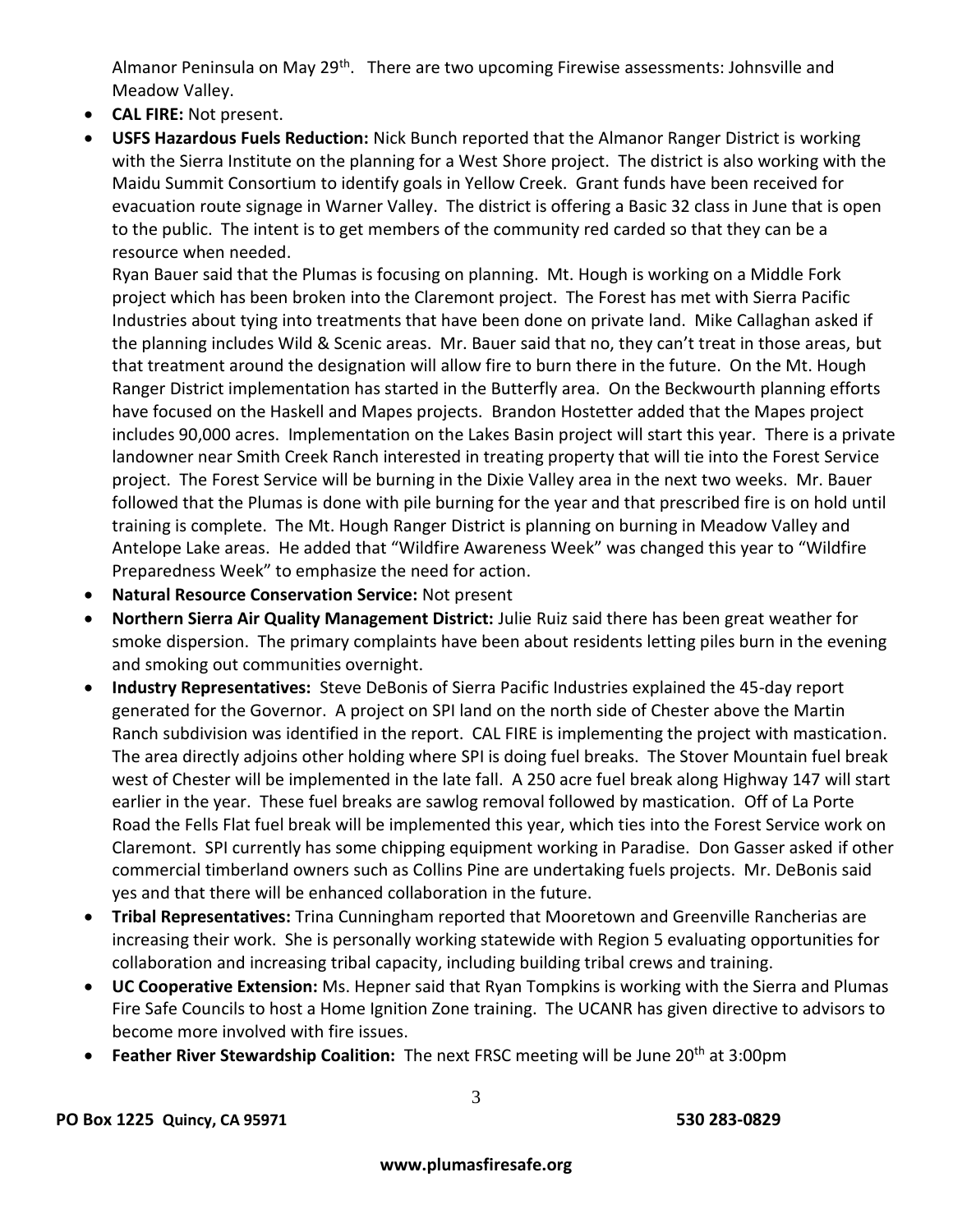- **Plumas Underburn Cooperative:** PUC will now be holding it's meetings at Carey Candy. The meetings start at 11am following Fire Safe Council meetings.
- **Firewise Communities:**

**Gold Mountain** – Kathy Kogge said Gold Mountain has a lot of awareness about defensible space, so their annual meeting on May 26<sup>th</sup> will focus on preparedness and planning. Judy Clot said that the community is doing a 7 acre fuel reduction project around the maintenance shop.

**Taylorsville** – Mike Yost reported that they have a meeting next week to set goals and an agenda for the coming year.

**Sloat/Cromberg/Camp Layman –** Mike McCourt said that the committee had a fire preparedness and evacuation meeting with 20 people in attendance. They handed out evacuation maps and checklists. The local horse owners are initiating discussion about evacuating horses. On Saturday they will have another event to cover defensible space and home hardening. Sue McCourt added that the Firewise community has developed a newsletter in coordination with the Community Services District, which is mailed to all residents.

**Old Highway** – Sally McGowan reported that the community had an awareness and preparedness event last week. Two homeowners came together to thin brush and small trees. Over the weekend six participants piled brush. Ms. McGowan thinks it will be a great location for an underburn, which was one of the recommendations of the Firewise assessment.

**Portola** – Phil Oels said that the annual community event is at the end of the month. The City Council passed a weed abatement ordinance that addresses "junk piles."

**Graeagle** –Chuck Bowman said that he is getting participation in all of the communities. Valley Ranch had a community hazardous fuel assessment at the end of April. Danielle Bradfield is producing a report from that assessment. Mr. Bowman hosted a Home Ignition Zone training that had 20 people in attendance. There was a demonstration work day held in Graealge last Saturday. There is an upcoming meeting in Graeagle Meadows. Susan Harvey would like to mail outreach materials and asked if Graeagle Firewise could involve a non-profit for a tax deduction on the \$400 in anticipated costs. It was suggested that Graeagle Land & Water might be willing to donate to cover the cost. **Smith Creek Ranch** – Andrea Irving reported an impressive amount of work done in the community on Wildfire Preparedness Day. The Fire Safe Council's chipping program is addressing excess material that was generated. Don Fregulia has been helping provide information to landowners. There have been several applications submitted for the hazardous fuels reduction project. There is a homeowners meeting on May  $18<sup>th</sup>$ . The community is interested in a hazardous fuels assessment.

**Grizzly Ranch** – John Reynolds said their committee is meeting to review the agenda for the Firewise day in August.

**Chester** – Sue McCourt reported that the group did fuels reduction at two homes on Wildfire Preparedness Day.

**Geenhorn Creek** – Mrs. McCourt reported that the community removed 13 truckloads of material from their evacuation route.

**Not present/no update:** Almanor Pines, Mohawk Vista, Lake Almanor West, LACC, Plumas Eureka, Galeppi Ranch

**Potential Communities:** Paxton Lodge, Feather River College, Genesee Woods, Meadow Valley, Hamilton Branch

 **Tree Mortality Update:** Kyle Felker said there are areas of tree mortality in the Mohawk Vista project, but that they haven't grown. Claude Sanders said that there has been a die off of juvenile cedars in the Comberg area from a cedar specific beetle.

4